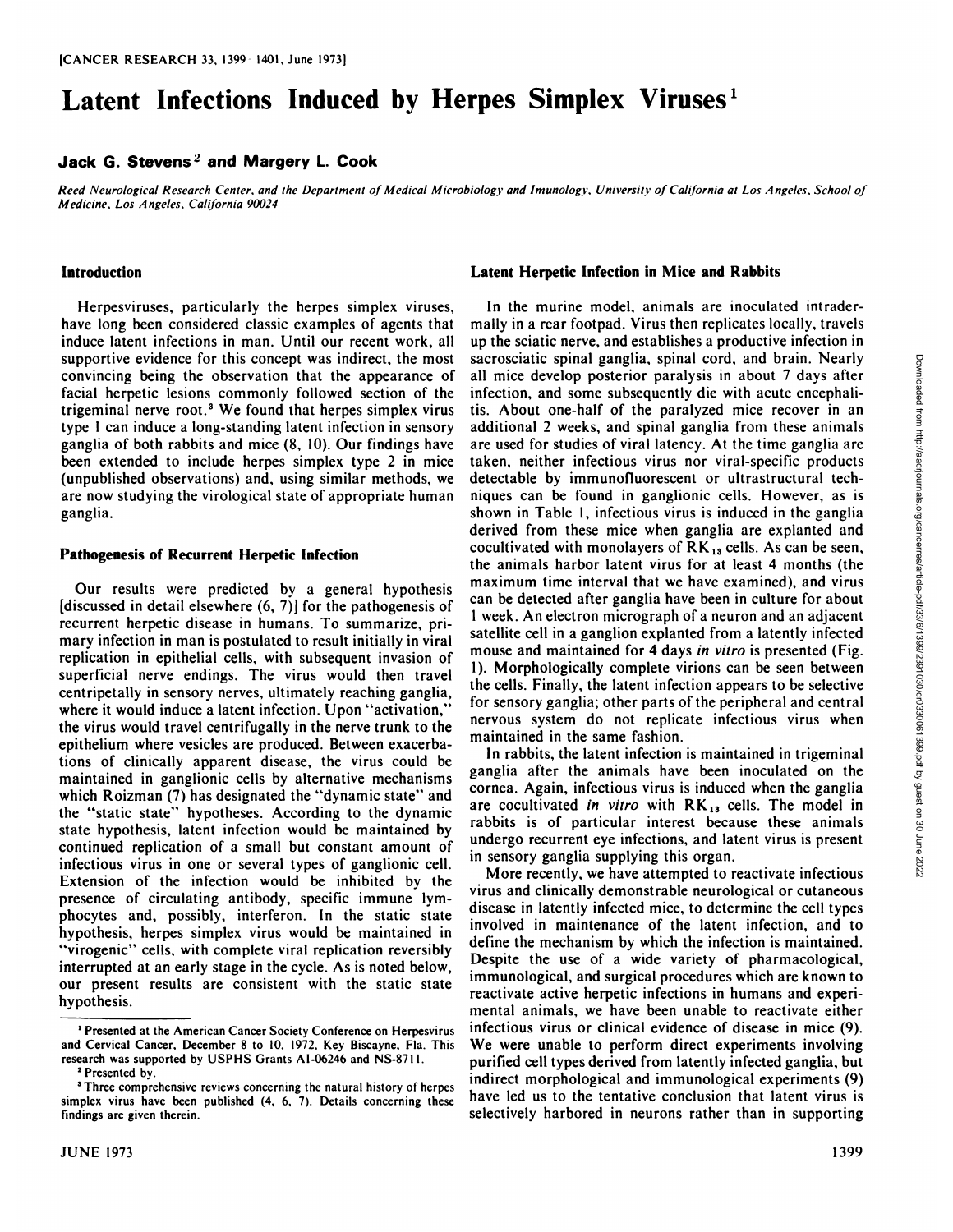#### Table I

#### *Recovery ofinfectious herpes simplex virusfollowing in vitro cocullivation of latently infected sacrosciatic spinal ganglia of mice*

Sacrosciatic spinal ganglia were explanted and cocultivated with monolayer cultures of  $RK_{13}$  cells in vitro. Virus-producing ganglia were detected between 5 and 11 days after explantation, when cytopathic effects were produced on the  $RK_{13}$  cell monolayers.

| Experiment | Mice positive/<br>mice tested | Duration of latent<br>infection in vivo<br>(m <sub>0</sub> ) |
|------------|-------------------------------|--------------------------------------------------------------|
|            | 6/6                           | 2.5                                                          |
|            | 5/5                           |                                                              |
|            | 5/5                           |                                                              |

cells. In this regard, it is important to note that during the initial paralytic infection, many neurons undergo a produc tive infection, and cytological techniques indicate that they do not survive. Thus, there appear to be at least 2 neuronal responses to infection. In one, virus is replicated and the cell is killed: in the other, the cell survives and latent virus persists.

As to the state of the virus in latently infected ganglia, all evidence is consistent with the static state hypothesis as an explanation for maintenance of the infection (9).The bulk of this information derives from our inability to detect either infectious virus or viral-specific products in ganglia at the time of explantation. Determination of the precise molecular mechanism by which the virus is maintained depends, first, upon the ability to detect the viral genome in ganglionic cells. The method can then be used to determine the intracellular site at which the genome persists. Using radioactive, viral-complementary RNA (made in vitro) and ganglionic cell DNA in hybridization procedures on ni trocellulose filters (sensitivity  $= 10$  to 20 viral genome equivalents per ganglionic cell), we have been unable to detect viral DNA in latently infected ganglia (J.G. Stevens, unpublished results). Attempts to improve this sensitivity and to use in situ hybridization methods are now underway.

### **Generalizations and Conclusions**

Our results with model systems can be generalized to a consideration of neoplastic conditions in 2 ways. First, it is clear that the herpes simplex viruses can persist (probably in a nonreplicating state) in nervous tissues for extended periods of time, and they appear not to be detectable by the standard techniques which are now in use. The possible extensions of these observations to other tissues, including cervical epithelium, are immediately obvious. In particular, the persistence of at least some viral genetic information in neoplastic cells transformed by viruses (3) [including herpes simplex type 2 in an experimental system (2)] is presently the rule. If, as now seems likely, this persistence should be a necessity for maintenance of the transformed state induced by viruses, the requirement has been fulfilled in our model systems.

Second, from these experiments and those of others using herpesviruses which induce lymphoproliferative diseases, it is clear that a most efficient way to detect the presence of latent herpesviruses is to culture in vitro the cells containing repressed virus. Infectious virus is then induced and re plicated (5). Of particular importance is the fact that, in at least 1 instance, such an induction from cells in a human cervical carcinoma has been reported (1). If this phenome non could be extended to a greater percentage of cultures derived from carcinomas, a much stronger case for an etiological role for herpes simplex virus type 2 in cervical carcinoma could be made. Finally, it would be of interest to know if herpes simplex type 2 induces a latent infection of sacrosciatic spinal ganglia following intravaginal inocula tion. Such a phenomenon could be important in the genesis of cervical carcinoma.

Erive and The Virus Internation and The Alternation of the nervous stem *in* wive. In conclusion, we have shown that herpes simplex viruses simplex simples in stem of wive. In such infections, the entire viral genome is t can induce long-standing latent infections of the nervous system *in vivo*. In such infections, the entire viral genome is conserved and can later be detected as infectious virus when appropriate tissues are cultivated in vitro. Since viral genetic material is also conserved in most if not all tumors known to be induced by viruses, application of the basic principles learned in these neural systems will most certainly be of significance in the assessment of any important role played by herpes simplex virus in cervical carcinoma.

### **References**

- 1. Aurelian, L., Strandberg, J. D., Melendez, L. V.. and Johnson, L. A. Herpesvirus Type 2 Isolated from Cervical Tumor Cells Grown in Tissue Culture. Science, 174: 704-707, 1971.
- 2. Duff. R.. and Rapp. F. Properties of Hamster Embryo Fibroblasts Transformed in vitro after Exposure to Ultraviolet-Irradiated Herpes Simplex Virus Type 2.J. Virol., 8: 469-477, 1971.
- 3. Green. M. Molecular Basis for the Attack on Cancer. Proc. Nati. Acad. Sci. U. S., 69: 1036-1041, 1972.
- 4. Kibrick, S., and Gooding, G. W. Pathogenesis of Infection with Herpes Simplex Virus with Special Reference to Nervous Tissue. In: P. C. Gajdusek, C. J. Gibbs, and M. Alpers (eds.), Slow, Latent and Temperate Virus Infections. National Institute of Neurological Dis eases and Blindness Monograph No. 2, pp. 143-154. Washington, D.C.: U.S. Government Printing Office. 1965.
- 5. Klein. G. Herpesviruses and Oncogenesis. Proc. Nati. Acad. Sei. U.. S., 69: 1056-1064, 1972.
- 6. Paine, T. F.. Jr. Latent Herpes Simplex Infection in Man. Bacteriol. Rev.. 28: 472-479. 1964.
- 7. Roizman, B. An Inquiry into the Mechanisms of Recurrent Herpes Infections in Man. In: M. Pollard (ed.), Perspectives in Virology IV, pp. 283-304. New York: Harper & Row, Publishers, Inc., 1965.
- 8. Stevens, J. G., and Cook, M. L. Latent Herpes Simplex Virus in Spinal Ganglia of Mice. Science, 173: 843-845, 1971.
- *). Stevens, J. G.. and Cook, M. L. Latent Herpes Simplex Virus in* Sensory Ganglia. In: M. Pollard (ed.). Perspectives in Virology, Vol. 8. New York: Academic Press, Inc., pp. 171-188.
- 10. Stevens. J. G., Nesburn, A. B., and Cook, M. L. Latent Herpes Simplex Virus from Trigeminal Ganglia of Rabbits with Recurrent Eye Infection. Nature New Biol., 235: 216-217, 1972.